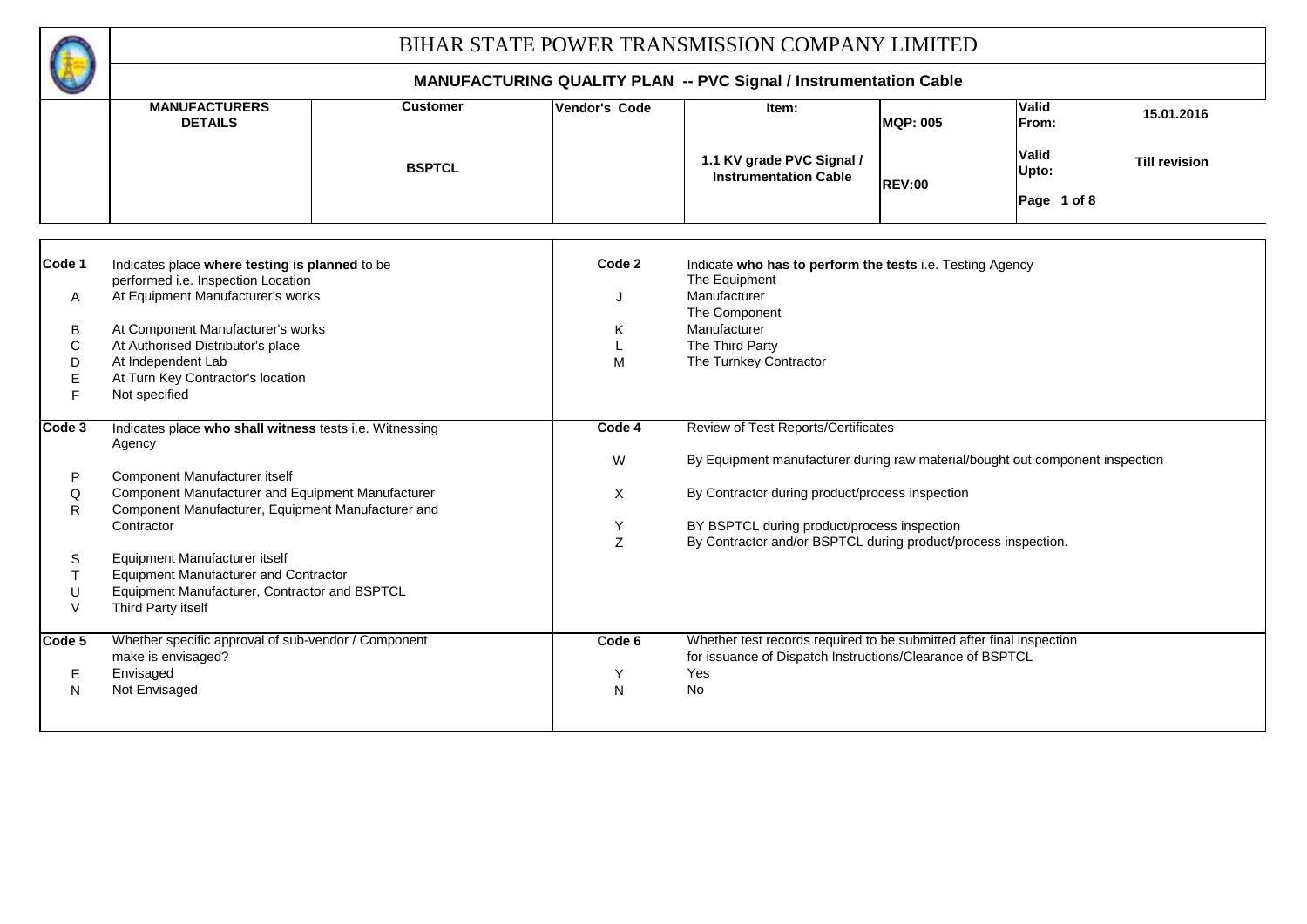

#### **MANUFACTURING QUALITY PLAN -- PVC Signal / Instrumentation Cable**

| $\sim$ |                                        |                 |                      |                                                           |                 |                               |                      |
|--------|----------------------------------------|-----------------|----------------------|-----------------------------------------------------------|-----------------|-------------------------------|----------------------|
|        | <b>MANUFACTURERS</b><br><b>DETAILS</b> | <b>Customer</b> | <b>Vendor's Code</b> | ltem:                                                     | <b>MQP: 005</b> | <b>Valid</b><br><b>IFrom:</b> | 15.01.2016           |
|        |                                        | <b>BSPTCL</b>   |                      | 1.1 KV grade PVC Signal /<br><b>Instrumentation Cable</b> | <b>REV:00</b>   | <b>Valid</b><br>Upto:         | <b>Till revision</b> |
|        |                                        |                 |                      |                                                           |                 | Page 2 of 8                   |                      |

**NOTE:**

- a. The MQP should be read in conjuction with BSPTCL specification and shall deem to include additional tests if any required as per the contract.
- b. BSPTCL specification shall include provisions of letter of Award, BSPTCL approved drawings /technical data sheet / BOM / test schedule / test procedure applicable to the specific contract.
- c. In case of any contracdiction between EM plant standards, this MQP and BSPTCL specification following precedence shall be followed :
	- i) BSPTCL specification
	- ii) This Manufacturing Quality plan.
	- iii) Manufacturer's plant standards
- d. It is the responsibility of the manufacturer to ensure that this document is readily available at their works, as well as at the works of their sub vendors in order to avoid any delay at the time of inspection.
- e. The manufacturer shall ensure that their as well as their sub vendors control, metering & testing instruments are duly callibrated and should have calibration certificates traceable to Indian/International standards. Caibration records should be available during inspection by BSPTCL. Key testing instruments will be calibrated only by NABL accredited laboratories or manufacturer laboratories.
- f. In case of any tests being carried out at third party lab, such lab / facility should be NABL accrediated /accepted by BSPTCL
- g The manufacturer shall maintain the proper co-relation of test certificates from raw material stage to finished product stage and the records should be available during inspection by BSPTCL.
- h. specification at the time of final inspection. Manufacturer shall show the approval of BSPTCL engineering for all contract specific type tests, including specific type tests if any as per the BSPTCL
- i. All packing cases should be marked with BSPTCL LOA details, name of project, item description and Dispatch Instructions/Clearance of BSPTCL number by which material has been cleared for dispatch.
- j. One copy of test report, Dispatch Instructions/Clearance of BSPTCL shall also be sent along with consignment.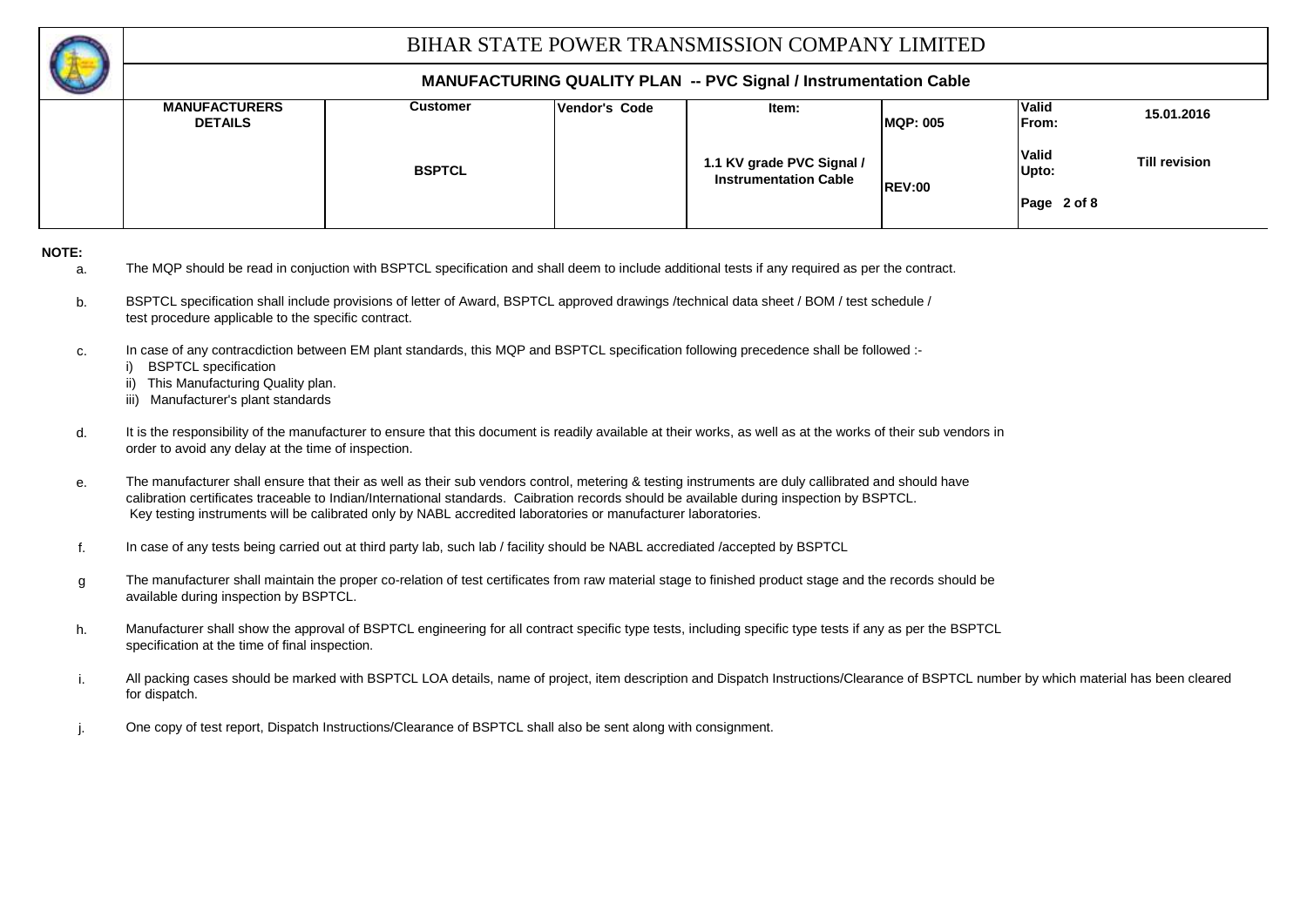

#### **MANUFACTURING QUALITY PLAN -- PVC Signal / Instrumentation Cable**

| $\overline{\phantom{a}}$ |                                        |               |                      |                                                           |                  |                       |                      |
|--------------------------|----------------------------------------|---------------|----------------------|-----------------------------------------------------------|------------------|-----------------------|----------------------|
|                          | <b>MANUFACTURERS</b><br><b>DETAILS</b> | Customer      | <b>Vendor's Code</b> | ltem:                                                     | <b>IMQP: 005</b> | <b>Valid</b><br>From: | 15.01.2016           |
|                          |                                        | <b>BSPTCL</b> |                      | 1.1 KV grade PVC Signal /<br><b>Instrumentation Cable</b> | <b>REV:00</b>    | <b>Valid</b><br>Upto: | <b>Till revision</b> |
|                          |                                        |               |                      |                                                           |                  | Page 3 of 8           |                      |

k Inspection of spare items ordered by BSPTCL shall also be governed by the provisions of this MQP. Items if not governed under MQP shall be offered for inspection as per BSPTCL specification / Relevant-Indian / International Specification

- l The manufacturer shall align their quality system and that of their sub vendors to the requirements of latest ISO 9000 quality standards in a time bound Manner.
- m All raw materials where vendor approval is envisaged to be supplied from BSPTCL approved vendors.
- n BSPTCL may review the effective implementation of the processes during the product inspection / process inspection in case any violation in process or process parameters are observed, the reason along with corrective & preventive measures shall be conveyed to BSPTCL within 2 weeks.
- o The manufacturer shall adopt such a quality system/practice so as to ensure 100% conformity of all the input material as per technical specification/ standard requirements.

EM : Equipment Manufacturer CM: Component Manufacturer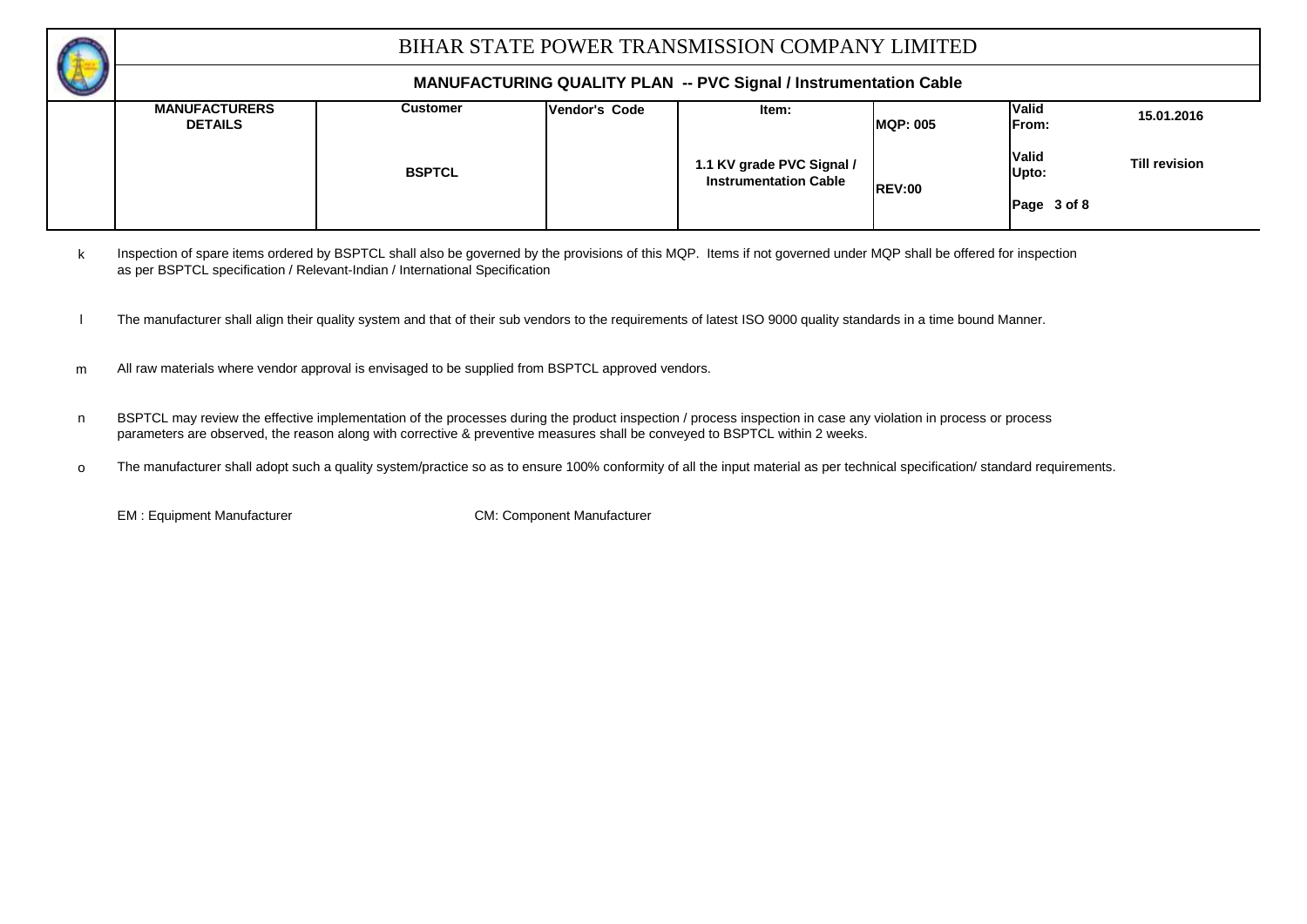

|            | <b>MANUFACTURERS</b><br><b>DETAILS</b>                             |              | <b>Customer</b> | Vendor's Code                                    |                                      | Item:                                                     | <b>MQP: 005</b>     |                |              |              | Valid<br>From:                |    | 15.01.2016   |                       |  |  |
|------------|--------------------------------------------------------------------|--------------|-----------------|--------------------------------------------------|--------------------------------------|-----------------------------------------------------------|---------------------|----------------|--------------|--------------|-------------------------------|----|--------------|-----------------------|--|--|
|            |                                                                    |              | <b>BSPTCL</b>   |                                                  |                                      | 1.1 KV grade PVC Signal /<br><b>Instrumentation Cable</b> | <b>REV:00</b>       |                |              |              | Valid<br>Upto:<br>Page 4 of 8 |    |              | <b>Till revision</b>  |  |  |
|            |                                                                    |              |                 |                                                  |                                      |                                                           |                     |                |              |              | <b>Applicable Codes</b>       |    |              |                       |  |  |
| Sr.<br>No. | <b>Components / Operations &amp;</b><br><b>Description of Test</b> | <b>Class</b> | Type of Check   | <b>Quantum of Check /</b><br>Sampling with basis | Reference<br>document for<br>Testing | <b>Acceptance Norms</b>                                   | Format of<br>Record | $\mathbf{1}$   | $\mathbf{2}$ | 3            | 4                             | 5  | 6            | Remarks               |  |  |
| A          | <b>RAW MATERIAL</b>                                                |              |                 |                                                  |                                      |                                                           |                     |                |              |              |                               |    |              |                       |  |  |
| 1.0        | <b>COPPER ROD for Conductor/ Drain</b>                             |              |                 |                                                  |                                      |                                                           |                     |                |              |              |                               | E. |              |                       |  |  |
| 1.1        | a) Dimension                                                       | Maj.         | Measu.          | 1 Sample/batch                                   | IS: 613/IS: 12444                    | IS: 613/IS: 12444                                         | Manuf. T.C          | $\mathsf{A}$   | J            | S            | W                             |    | N            | Review of Supplier TC |  |  |
| 1.2        | b) Conductivity/ Resistivity                                       | Cri          | Elec.           | 1 Sample/batch                                   | IS: 613/IS: 12444                    | IS: 613/IS: 12444                                         | -do-                | A              | - 1          | S.           | W                             |    | N            | -do-                  |  |  |
| 2.0        | PVC Compound for Insulation (Type-A)                               |              |                 |                                                  |                                      |                                                           |                     |                |              |              |                               | E. |              |                       |  |  |
| 2.1        | a) Type/ Grade                                                     | MA           | Verify          | 100%                                             | IS: 5831/ADS                         | IS: 5831/ADS                                              | Plant Std           | A              | J            | S            | W                             |    | N            | -do-                  |  |  |
| 2.2        | b) Thermal Stability (for Insulation)                              | Maj.         | Therm.          | 1 Sample/batch                                   | IS: 5831/ADS                         | IS: 5831/ADS                                              | -do-                | A              | J            | S            | W                             |    | N            | -do-                  |  |  |
| 2.3        | c)TS & % elongation Before and<br>After ageing                     | Maj.         | Mech.           | -do-                                             | -do-                                 | -do-                                                      | -do-                | A              | J            | S            | W                             |    | $\mathsf{N}$ | $-do-$                |  |  |
| 2.4        | d)Loss of Mass                                                     | Maj.         | Therm.          | -do-                                             | -do-                                 | -do-                                                      | -do-                | A              |              | S            | W                             |    | N            | -do-                  |  |  |
|            |                                                                    |              |                 |                                                  |                                      |                                                           |                     |                |              |              |                               |    |              |                       |  |  |
| 3.0        | PVC Compound for Sheath (Type "ST-1")                              |              |                 |                                                  |                                      |                                                           |                     |                |              |              |                               | E  |              |                       |  |  |
| 3.1        | a) Type/ Grade/ visual Check for PVC<br>Granuels                   | <b>MA</b>    | Visual          | 100%                                             | IS: 5831/ADS                         | IS: 5831/ADS                                              | Plant Std.          | A              | J            | S            | W                             |    | N            | -do-                  |  |  |
| 3.2        | b)Thermal stability (for<br>Outersheath)                           | Maj          | Therm.          | 1 Sample/batch                                   | IS: 5831/ADS                         | IS: 5831/ADS                                              | -do-                | A              | J            | S            | W                             |    | N            | -do-                  |  |  |
| 3.3        | c) TS & % Elongation Before and<br>After Ageing                    | Maj          | Mech.           | -do-                                             | -do-                                 | -do-                                                      | -do-                | Α              | J            | $\sf S$      | W                             |    | N            | -do-                  |  |  |
| 3.4        | d) Loss of mass                                                    | Maj          | Therm.          | -do-                                             | -do-                                 | -do-                                                      | -do-                | A              | J            | S            | W                             |    | N            | -do-                  |  |  |
| 3.5        | e) Oxygen Index test on Outersheath                                | Cri.         | Therm.          | 1 Sample/batch                                   | 29% ( min.)<br>ASTMD2863             | 29% (min.)<br>ASTMD2863                                   | Manuf. T.C          | A              | J            | S            | W                             |    | N            | -do-                  |  |  |
| 3.6        | f)Temperature Index test on<br>Outersheath                         | Cri.         | Therm.          | $-do-$                                           | 250 (min.) ASTMD<br>2863             | 250 (min.) ASTMD<br>2863                                  | -do-                | Α              | J            | S            | W                             |    | N            | -do-                  |  |  |
|            |                                                                    |              |                 |                                                  |                                      |                                                           |                     |                |              |              |                               |    |              |                       |  |  |
| 4.0        | Taps/Binders( Aluminium Mylar, Melinex & Binders)                  |              |                 |                                                  |                                      |                                                           |                     |                |              |              |                               | N  |              |                       |  |  |
| 4.1        | a) Thickness                                                       | Maj.         | Measu.          | 1 Sample/batch                                   |                                      | Mfg. Plant Std./ADS   Mfg. Plant Std./ADS                 | TC/Register         | $\mathsf{A}$   |              | S            | W                             |    | N            | ---                   |  |  |
| 4.2        | b) Size                                                            | Maj.         | Measu.          | 1 Sample/batch                                   | -do-                                 | -do-                                                      | -do-                | $\overline{A}$ | - 1          | $\mathsf{S}$ | W                             |    | N            | $\overline{a}$        |  |  |
| 5.0        | <b>Test on Armour ( if Applicable)</b>                             |              |                 |                                                  |                                      |                                                           |                     |                |              |              |                               | E  |              |                       |  |  |
| 5.1        | a) Dimension                                                       | Maj.         | Measu.          | 1 Sample/batch                                   | IS: 3975/ADS                         | IS: 3975/ADS                                              | -do-                | A              | J            | S            | W                             |    | N            | Review of Supplier TC |  |  |
| 5.2        | b) TS & %Elongation                                                | Maj.         | Mech.           | -do-                                             | -do-                                 | -do-                                                      | -do-                | $\sf A$        | - 1          | $\sf S$      | W                             |    | N            | -do-                  |  |  |
| 5.3        | c)Zinc coating Test (Thickness                                     | Maj.         | Chem.           | -do-                                             | -do-                                 | -do-                                                      | -do-                | А              | $\mathsf{J}$ | S            | W                             |    | N            | -do-                  |  |  |
| 5.4        | and Mass)<br>d)Torsion                                             | Maj.         | Elec.           | -do-                                             | $-do-$                               | -do-                                                      | -do-                | A              | J            | S            | W                             |    | N            | -do-                  |  |  |
| 5.5        | e)Winding/Adhesion                                                 | Maj          | Mech.           | -do-                                             | -do-                                 | -do-                                                      | -do-                | A              | J            | $\mathsf{S}$ | W                             |    | N            | $-do-$                |  |  |
| 5.6        | f) Resistivity                                                     | Maj.         | Elec.           | -do-                                             | -do-                                 | -do-                                                      | -do-                | A              | J            | $\mathsf{S}$ | W                             |    | N            | -do-                  |  |  |
|            |                                                                    |              |                 |                                                  |                                      |                                                           |                     |                |              |              |                               |    |              |                       |  |  |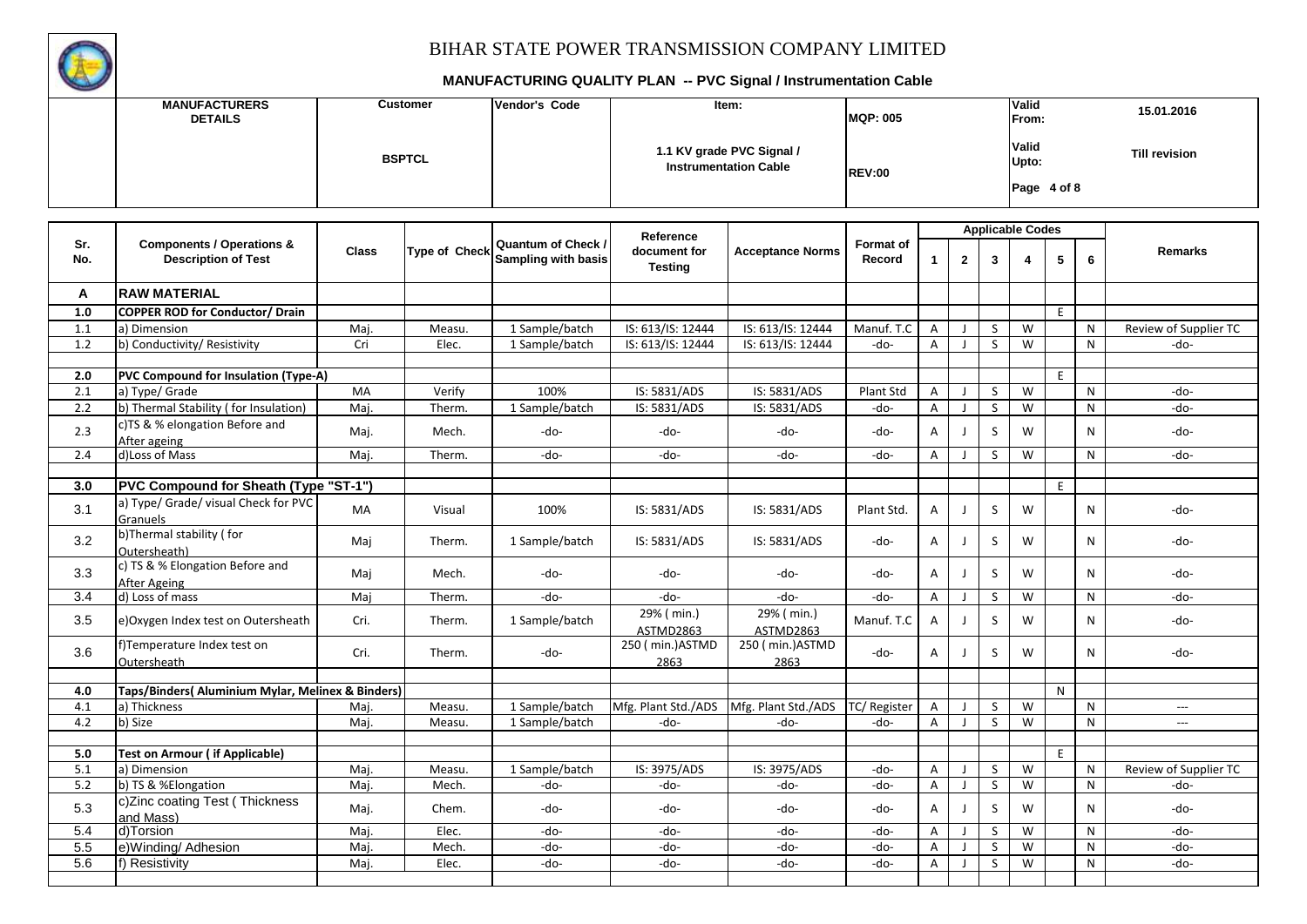

|              | <b>MANUFACTURERS</b><br><b>Customer</b><br>Valid<br>Vendor's Code<br>Item: |              |                         |                                                  |                                |                              |                         |                         |                   |                                         |       |   |        |                                   |  |
|--------------|----------------------------------------------------------------------------|--------------|-------------------------|--------------------------------------------------|--------------------------------|------------------------------|-------------------------|-------------------------|-------------------|-----------------------------------------|-------|---|--------|-----------------------------------|--|
|              | <b>DETAILS</b>                                                             |              |                         |                                                  |                                |                              | <b>MQP: 005</b>         |                         |                   |                                         | From: |   |        | 15.01.2016                        |  |
|              |                                                                            |              |                         |                                                  |                                |                              |                         |                         | Valid             |                                         |       |   |        |                                   |  |
|              |                                                                            |              | <b>BSPTCL</b>           |                                                  |                                | 1.1 KV grade PVC Signal /    |                         |                         |                   |                                         | Upto: |   |        | <b>Till revision</b>              |  |
|              |                                                                            |              |                         |                                                  |                                | <b>Instrumentation Cable</b> | <b>REV:00</b>           |                         |                   | Page 5 of 8                             |       |   |        |                                   |  |
|              |                                                                            |              |                         |                                                  |                                |                              |                         |                         |                   |                                         |       |   |        |                                   |  |
|              |                                                                            |              |                         |                                                  | Reference                      |                              |                         | <b>Applicable Codes</b> |                   |                                         |       |   |        |                                   |  |
| Sr.<br>No.   | <b>Components / Operations &amp;</b><br><b>Description of Test</b>         | <b>Class</b> | Type of<br><b>Check</b> | <b>Quantum of Check /</b><br>Sampling with basis | document for<br><b>Testing</b> | <b>Acceptance Norms</b>      | Format of<br>Record     | $\overline{1}$          | $\mathbf{2}$      | 3                                       | 4     | 5 | 6      | <b>Remarks</b>                    |  |
| 6.0          | <b>Wooden Drums</b>                                                        |              |                         |                                                  |                                |                              |                         |                         |                   |                                         |       | N |        |                                   |  |
| 6.1          | a) Constructional check                                                    | Maj.         | Visu.                   | Mfg Plant Std.                                   | IS:10418                       | IS:10418                     | -do-                    | A                       |                   | S                                       | W     |   | N      | $\overline{\phantom{a}}$          |  |
| 1.2          | b) Dimensions                                                              | Maj.         | Dimn.                   | -do-                                             | IS:10418                       | IS:10418                     | -do-                    | A                       |                   | $\overline{\mathsf{S}}$                 | W     |   | N      | $\overline{\phantom{a}}$          |  |
| B            | IN PROCESS INSPECTION                                                      |              |                         |                                                  |                                |                              |                         |                         |                   |                                         |       |   |        |                                   |  |
| 7.0          | <b>Copper Wire drawing &amp; Annealing</b>                                 |              |                         |                                                  |                                |                              |                         |                         |                   |                                         |       |   |        |                                   |  |
| 7.1          | a) Size                                                                    | Maj.         | Dimn.                   | Mfg Plant Std.                                   | As per ADS                     | As per ADS                   | In process<br>Log Sheet | A                       | J                 | S                                       | W     |   | N      | $\cdots$                          |  |
| 7.2          | b) Surface Finish                                                          | Maj.         | Visu.                   | -do-                                             | Surface shall be<br>smooth     | Surface shall be<br>smooth   | -do-                    | Α                       | J                 | S                                       | W     |   | N      | $---$                             |  |
| 7.3          | c) % Elongation                                                            | Maj.         | Mech.                   | -do-                                             | IS:8130                        | IS:8130                      | -do-                    | A                       | J                 | <sub>S</sub>                            | W     |   | N      | $\cdots$                          |  |
|              |                                                                            |              |                         |                                                  |                                |                              |                         |                         |                   |                                         |       |   |        |                                   |  |
| 8.0<br>8.1   | Tinning (only for copper Drain wire)<br>a)Size                             | Maj.         | Dimn.                   | Plant Mfg. Std.                                  | As per ADS                     | As per ADS                   | -do-                    | Α                       |                   | S                                       | W     |   | N      | ----                              |  |
| 8.2          | b)Percentage of Elongation                                                 | Maj.         | Mech.                   | -do-                                             | -do-                           | -do-                         | -do-                    | A                       | J                 | S                                       | W     |   | N      | ----                              |  |
|              |                                                                            |              |                         |                                                  |                                |                              |                         |                         |                   |                                         |       |   |        |                                   |  |
| 9.0          | <b>Bunching</b>                                                            |              |                         |                                                  |                                |                              |                         |                         |                   |                                         |       |   |        |                                   |  |
| 9.1          | a) Dimension and No. of strands                                            | Maj.         | Measu.                  | Mfg. Std.                                        | as per Spec./ADS               | as per Spec./ADS             | -do-                    | A                       | $\perp$           | S                                       | W     |   | N      | $\overline{\phantom{a}}$          |  |
| 9.2          | b) Resistance                                                              | Cri.         | Elec.                   | Mfg. Std.                                        | as per Spec./ADS               | as per Spec./ADS             | -do-                    | Α                       | J                 | $\mathsf{S}$                            | W     |   | N      | $\overline{\phantom{a}}$          |  |
| 9.3          | c) Diameter of Bunched Cable                                               | Maj.         | Dimn.                   | Mfg. Std.                                        | as per Spec./ADS               | as per Spec./ADS             | -do-                    | Α                       | J                 | S                                       | W     |   | N      | ----                              |  |
|              |                                                                            |              |                         |                                                  |                                |                              |                         |                         |                   |                                         |       |   |        |                                   |  |
| 10.0         | <b>Insulation</b>                                                          |              |                         |                                                  |                                |                              |                         |                         |                   |                                         |       |   |        |                                   |  |
|              |                                                                            |              |                         |                                                  | Surface shall be               | Surface shall be             |                         |                         |                   |                                         |       |   |        |                                   |  |
| 10.1         | a) Surface Finish                                                          | Maj.         | Visu.                   | Mfg. Std.                                        | smooth& free from              | smooth& free from            | -do-                    | A                       | J                 | S                                       | W     |   | N      | $---$                             |  |
|              | b) Core Diameter                                                           |              |                         |                                                  | scratches                      | scratches                    |                         |                         |                   |                                         | W     |   |        |                                   |  |
| 10.2<br>10.3 | c) Radial Thickness(min.&max.)                                             | Maj.<br>Maj. | Measu.<br>Measu.        | Mfg. Std.<br>Mfg. Std.                           | As per ADS<br>As per ADS       | As per ADS<br>As per ADS     | -do-<br>-do-            | A<br>A                  | J<br>$\mathsf{J}$ | $\mathsf{S}$<br>$\overline{\mathsf{S}}$ | W     |   | N<br>N | $---$<br>$\overline{\phantom{a}}$ |  |
|              |                                                                            |              |                         |                                                  |                                | No Spark Failure is          |                         |                         |                   |                                         |       |   |        |                                   |  |
| 10.4         | d) Spark test                                                              | Maj.         | Elec.                   | 100%                                             | Mfg. Std.                      | Allowed                      | -do-                    | A                       | J                 | S                                       | W     |   | N      | $---$                             |  |
| 10.5         | e)Volume Resistivity/ Insulation<br>Resistance                             | Maj.         | Elec.                   | Mfg. Std.                                        | <b>VDE 207/ADS</b>             | <b>VDE 207/ADS</b>           | -do-                    | A                       | J                 | $\sf S$                                 | W     |   | N      | $\overline{a}$                    |  |
| 10.6         | f)Colour, Marking/Identification                                           | Maj.         | visual                  | Mfg. Std.                                        | spec./ADS                      | spec./ADS                    | -do-                    | Α                       |                   | S                                       | W     |   | N      | ----                              |  |
| 10.7         | g) TS & %Elongation                                                        | Maj.         | Mech.                   | Mfg. Std.                                        | <b>VDE 207/ADS</b>             | <b>VDE 207/ADS</b>           | -do-                    | A                       | J                 | S                                       | W     |   | N      | ----                              |  |
|              |                                                                            |              |                         |                                                  |                                |                              |                         |                         |                   |                                         |       |   |        |                                   |  |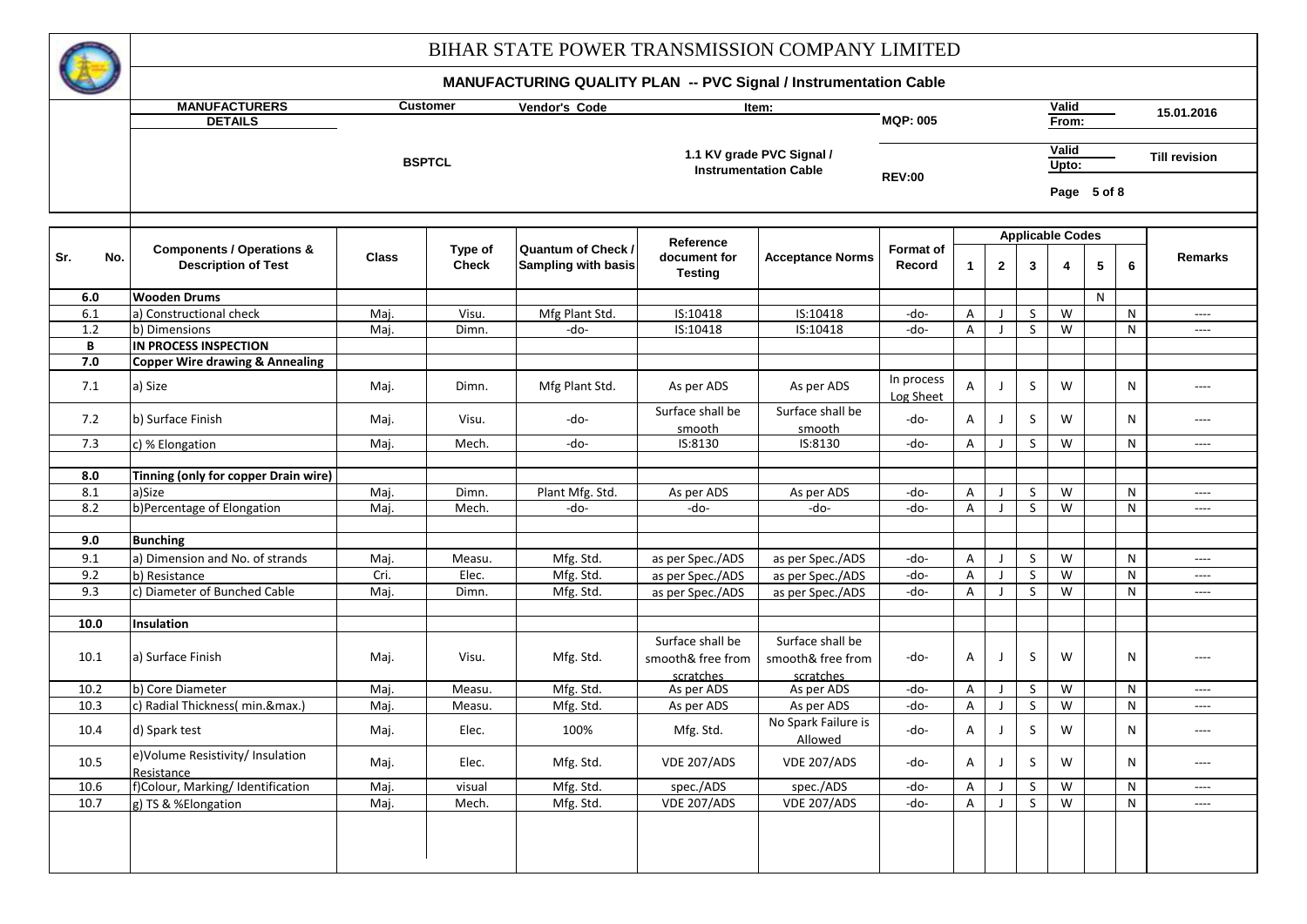

|            | <b>MANUFACTURERS</b><br><b>DETAILS</b>                             |              | <b>Customer</b>         | Vendor's Code                                    |                                                          | Item:                                                     | <b>MQP: 005</b>            |   |                          |   |                               | From: | 15.01.2016   |                      |  |
|------------|--------------------------------------------------------------------|--------------|-------------------------|--------------------------------------------------|----------------------------------------------------------|-----------------------------------------------------------|----------------------------|---|--------------------------|---|-------------------------------|-------|--------------|----------------------|--|
|            |                                                                    |              | <b>BSPTCL</b>           |                                                  |                                                          | 1.1 KV grade PVC Signal /<br><b>Instrumentation Cable</b> | <b>REV:00</b>              |   |                          |   | Valid<br>Upto:<br>Page 6 of 8 |       |              | <b>Till revision</b> |  |
|            |                                                                    |              |                         |                                                  |                                                          |                                                           |                            |   |                          |   | <b>Applicable Codes</b>       |       |              |                      |  |
| Sr.<br>No. | <b>Components / Operations &amp;</b><br><b>Description of Test</b> | <b>Class</b> | Type of<br><b>Check</b> | <b>Quantum of Check /</b><br>Sampling with basis | Reference<br>document for<br><b>Testing</b>              | <b>Acceptance Norms</b>                                   | <b>Format of</b><br>Record | 1 | $\mathbf{2}$             | 3 |                               | 5     | 6            | Remarks              |  |
| 11.0       | <b>Twisting</b>                                                    |              |                         |                                                  |                                                          |                                                           |                            |   |                          |   |                               |       |              |                      |  |
| 11.1       | a) Lay Length and Direction                                        | Maj.         | Measu.& Visual          | Mfg. Std.                                        | Spec. /ADS                                               | Spec. /ADS                                                | -do-                       | A |                          | S | W                             |       | $\mathsf{N}$ | $---$                |  |
| 11.2       | b) size/Dimension                                                  | Maj.         | Measu.                  | Mfg. Std.                                        | Spec. /ADS                                               | Spec. /ADS                                                | -do-                       | A |                          | S | W                             |       | N            | $---$                |  |
| 11.3       | c) Pair colour                                                     | Maj.         | Visu.                   | Mfg. Std.                                        | Spec. /ADS                                               | Spec. /ADS                                                | -do-                       | Α |                          | S | W                             |       | N            | $---$                |  |
| 12.0       | Laying of Pairs/ Taping/ Shielding (Wherever Applicable)           |              |                         |                                                  |                                                          |                                                           |                            |   |                          |   |                               |       |              |                      |  |
| 12.1       | a) Construction                                                    | Maj.         | Visu.                   | Mfg. Std.                                        |                                                          | Spec. /ADS/Mfg. Std. Spec. /ADS/Mfg. Std.                 | -do-                       | A | - 1                      | S | W                             |       | N            | $---$                |  |
| 12.2       | b) Dimension                                                       | Maj.         | Measu.                  | Mfg. Std.                                        |                                                          | Spec. /ADS/Mfg. Std. Spec. /ADS/Mfg. Std.                 | -do-                       | A |                          | S | W                             |       | N            | $---$                |  |
| 12.3       | c) Coverage/Overlap                                                | Maj.         | Measu.                  | Mfg. Std.                                        | Spec. /ADS                                               | Spec. /ADS                                                | -do-                       | A |                          | S | W                             |       | ${\sf N}$    | $---$                |  |
| 12.4       | d) Continuity                                                      | Maj.         | Dimn.                   | Mfg. Std.                                        |                                                          | Spec. /ADS/Mfg. Std. Spec. /ADS/Mfg. Std.                 | $-do-$                     | Α |                          | S | W                             |       | N            | $\cdots$             |  |
| 13.0       | <b>Inner Sheathing (If Applicable)</b>                             |              |                         |                                                  |                                                          |                                                           |                            |   |                          |   |                               |       |              |                      |  |
| 13.1       | a) Surface Finish                                                  | Maj.         | Visu.                   | Mfg. Std.                                        | Smooth Free from<br>visual defects                       | Smooth Free from<br>visual defects                        | In process<br>Log Sheet    | Α | J                        | S | W                             |       | N            | $---$                |  |
| 13.2       | b) Colour                                                          | Maj.         | Visu.                   | Mfg. Std.                                        | Spec./ADS                                                | Spec./ADS                                                 | -do-                       | Α | $\overline{\phantom{a}}$ | S | W                             |       | N            | $---$                |  |
| 13.3       | c) Diameter/ Thickness                                             | Maj.         | Measu.                  | Mfg. Std.                                        | Spec./ADS                                                | Spec./ADS                                                 | -do-                       | Α |                          | S | W                             |       | N            | $---$                |  |
| 14.0       | <b>Armouring (If applicable)</b>                                   |              |                         |                                                  |                                                          |                                                           |                            |   |                          |   |                               |       |              |                      |  |
| 14.1       | a) Surface Finish                                                  | Maj.         | Visu.                   | Mfg. Std.                                        | Smooth, free from<br>visual defects like<br>rusting etc. | Smooth, free from<br>visual defects like<br>rusting etc.  | In process<br>Log Sheet    | Α | $\mathbf{J}$             | S | W                             |       | N            | $---$                |  |
| 14.2       | b) Direction of Lay and Coverage                                   | Maj.         | Visu.                   | Mfg. Std.                                        | Spec./ADS                                                | Spec./ADS                                                 | -do-                       | A |                          | S | W                             |       | N            | $---$                |  |
| 14.3       | c)Size of wire/ strip                                              | Maj.         | Measu.                  | Mfg. Std.                                        | ADS                                                      | ADS                                                       | -do-                       | A |                          | S | W                             |       | N            | $---$                |  |
| 14.4       | d) Diameter over armouring                                         | Maj.         | Measu.                  | Mfg. Std.                                        | ADS                                                      | ADS                                                       | -do-                       | A |                          | S | W                             |       | N            | $\cdots$             |  |
| 15.0       | <b>Outer Sheathing</b>                                             |              |                         |                                                  |                                                          |                                                           |                            |   |                          |   |                               |       |              |                      |  |
| 15.1       | a) Surface Finish                                                  | Maj.         | Visu.                   | Mfg. Std.                                        | Smooth free from<br>visual defects                       | Smooth free from<br>visual defects                        | In process<br>Log Sheet    | A |                          | S | W                             |       | N            | $\cdots$             |  |
| 15.2       | b) Colour/Marking/Embossing                                        | Maj.         | Visu.                   | Mfg. Std.                                        | Spec./ADS                                                | Spec./ADS                                                 | -do-                       | Α | J                        | S | W                             |       | N            | $---$                |  |
| 15.3       | c) Overall diameter, Thickness                                     | Maj.         | Measu.                  | Mfg. Std.                                        | Spec./ADS                                                | Spec./ADS                                                 | -do-                       | Α | $\overline{\phantom{a}}$ | S | W                             |       | ${\sf N}$    | $---$                |  |
| 15.4       | d) TS & % Elongation                                               | Maj.         | Mech.                   | Mfg. Std.                                        | Spec./ADS                                                | Spec./ADS                                                 | -do-                       | Α |                          | S | W                             |       | N            | $---$                |  |
|            |                                                                    |              |                         |                                                  |                                                          |                                                           |                            |   |                          |   |                               |       |              |                      |  |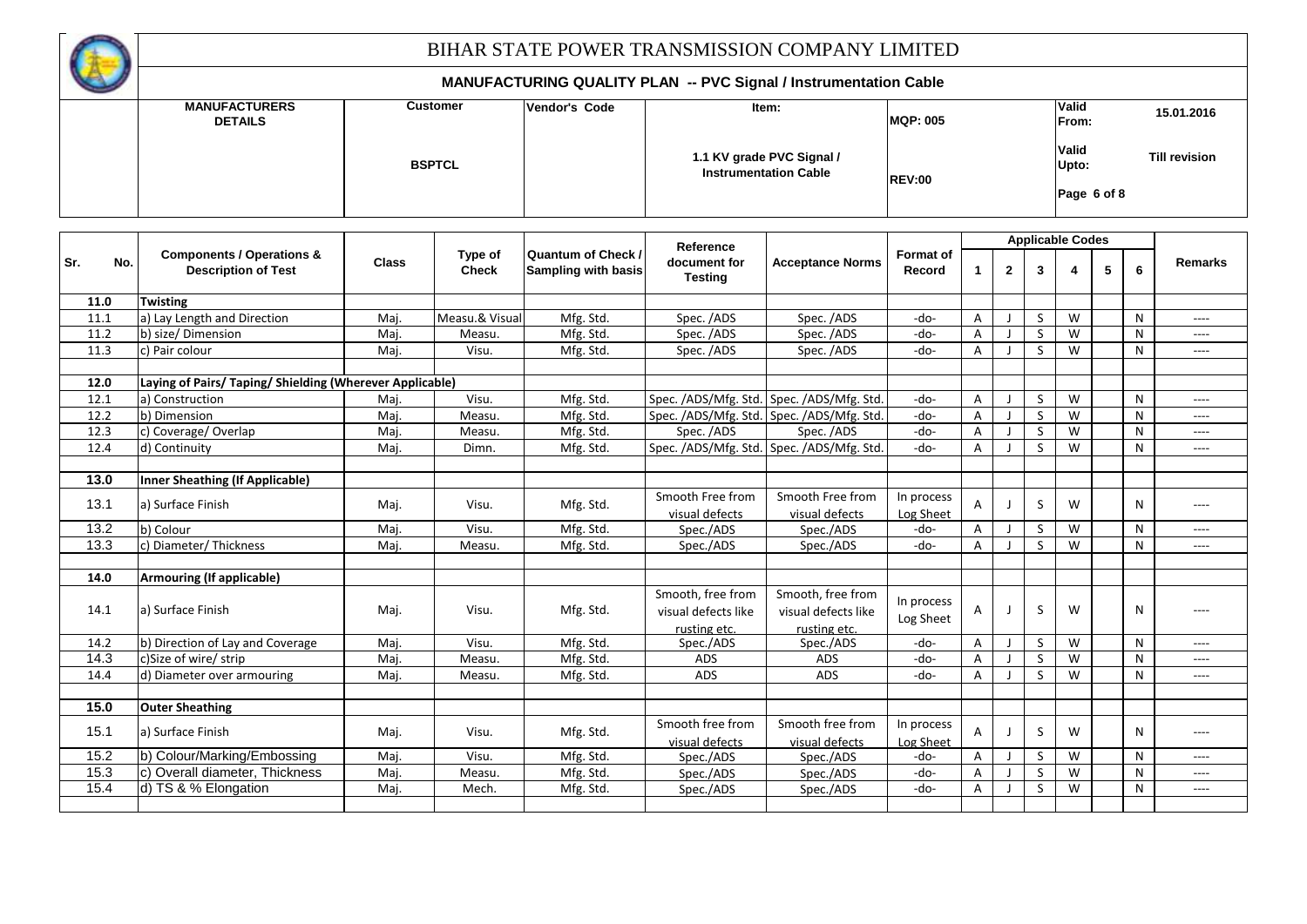**MANUFACTURERS** Customer Vendor's Code **Vendor's Code (CUSTANG PROPERTY)** Valid<br>
DETAILS From: **DETAILS From: Valid Upto: Vendor's Code MQP: 005 BSPTCL REV:00 Till revision Page 7 of 8** BIHAR STATE POWER TRANSMISSION COMPANY LIMITED **MANUFACTURING QUALITY PLAN -- PVC Signal / Instrumentation Cable 1.1 KV grade PVC Signal / Instrumentation Cable 15.01.2016**

|            |                                                                                                                                  | Reference |                  |                                                               |                                     |                                     | <b>Applicable Codes</b>            |                |                |        |   |      |              |                                            |
|------------|----------------------------------------------------------------------------------------------------------------------------------|-----------|------------------|---------------------------------------------------------------|-------------------------------------|-------------------------------------|------------------------------------|----------------|----------------|--------|---|------|--------------|--------------------------------------------|
| Sr.<br>No. | <b>Components / Operations &amp;</b><br><b>Description of Test</b>                                                               | Class     | Type of<br>Check | Quantum of Check /<br><b>Sampling with basis</b>              | document for<br><b>Testing</b>      | <b>Acceptance Norms</b>             | Format of<br>Record                | 1              | $\overline{2}$ | 3      |   | 5    | 6            | Remarks                                    |
| C          | Final Inspection & testing                                                                                                       |           |                  |                                                               |                                     |                                     |                                    |                |                |        |   |      |              |                                            |
| 16.0       |                                                                                                                                  |           |                  | Type test as per IS:1554 P-1 & approved GTP                   |                                     |                                     | <b>Type Test</b><br>Certificate    |                |                |        |   |      |              |                                            |
| 17.0       | <b>ROUTINE TEST</b>                                                                                                              |           |                  |                                                               |                                     |                                     |                                    |                |                |        |   |      |              |                                            |
| 17.1       | a) Cond. Resistance (Cable& drain wire)                                                                                          | Cri.      | Elec.            | 100%                                                          | Spec. /ADS                          | Spec. /ADS                          | <b>Routine Test</b><br>Certificate | A              |                | S      | Y |      | N            | $---$                                      |
| 17.2       | b) HV Test                                                                                                                       | Cri.      | Elec.            | 100%                                                          | Spec. /ADS                          | Spec. /ADS                          | -do-                               | Α              | - 1            | S      | Y |      | ${\sf N}$    | $\sim$                                     |
| 17.3       | c) IR test( on drum Length)                                                                                                      | Cri.      | Elec.            | 100%                                                          | Spec. /ADS                          | Spec. /ADS                          | -do-                               | Α              |                | S      | Y |      | ${\sf N}$    |                                            |
| 17.4       | d)Drain wire Continuity                                                                                                          | Cri.      | Elec.            | 100%                                                          | Spec. /ADS                          | Spec. /ADS                          | -do-                               | A              |                | S      | Y |      | N            | $---$                                      |
| 18.00      | <b>Acceptance Test</b>                                                                                                           |           |                  |                                                               |                                     |                                     |                                    |                |                |        |   |      |              |                                            |
|            |                                                                                                                                  |           |                  |                                                               |                                     |                                     |                                    |                |                |        |   |      |              | <b>Dispatch</b>                            |
| 18.01      | a)Cond resistance & continuity (Cable &<br>Drain wire)                                                                           | Cri.      | Elec.            | 10%                                                           | Spec. /ADS                          | Spec. /ADS                          | Acceptance<br>Test Crtificate      | A              | $\mathbf{I}$   | U      | Y |      | Y            | <b>Instructions/Clearance</b><br>of BSPTCL |
| 18.02      | b) HV Test                                                                                                                       | Cri.      | Elec.            | 100%                                                          | Spec. /ADS                          | Spec. /ADS                          | -do-                               | Α              |                | U      | Y |      | Y            | -do-                                       |
| 18.03      | c) IR test                                                                                                                       | Cri.      | Elec.            | 100%                                                          | Spec. /ADS                          | Spec. /ADS                          | -do-                               | $\mathsf{A}$   |                | U      | Y |      | Y            | -do-                                       |
| 18.04      | d)Thickness of Insulation                                                                                                        | Cri.      | Elec.            | One Sample for every<br>10 Drums or part there<br>of per Size | Spec. /ADS                          | Spec. /ADS                          | -do-                               | A              | $\mathbf{I}$   | U      | Y |      | Y            | -do-                                       |
| 18.05      | )Diameter over outersheath                                                                                                       | Maj.      | Visual           | -do-                                                          | Spec. /ADS                          | Spec. /ADS                          | -do-                               | Α              |                | U      |   |      | Y            | -do-                                       |
| 18.06      | ii) Shield Al-Mylar Tape                                                                                                         | Maj.      | Measu.           | -do-                                                          | Spec. /ADS                          | Spec. /ADS                          | -do-                               | A              |                | U      | Y |      | Y            | -do-                                       |
| 18.07      | iii)Inner/Outer thickness (as applicable)                                                                                        | Maj.      | Measu.           | -do-                                                          | Spec. /ADS                          | Spec. /ADS                          | -do-                               | Α              |                | U      | Y |      | Y            | -do-                                       |
| 18.08      | Outersheath-colour, Marking/Embossing                                                                                            | Maj.      | Visual           | -do-                                                          | Spec. /ADS                          | Spec. /ADS                          | -do-                               | A              | $\mathbf{I}$   | U      | Y |      | Y            | -do-                                       |
| 18.09      | TS & %Elongation test of insulation &<br>sheath (before aging)                                                                   | Maj.      | Mech             | -do-                                                          | Spec. /ADS                          | Spec. /ADS                          | -do-                               | А              | J              | U      | Y |      | Y            | -do-                                       |
| 18.10      | Core- Band marking/ Numbering, Colour<br>As Applicable)                                                                          | Maj.      | Visual           | -do-                                                          | Spec. /ADS                          | Spec. /ADS                          | -do-                               | A              | $\mathbf{I}$   | U      | Y |      | Y            | -do-                                       |
| 18.11      | Overall coverage/overlap of shield &<br>continuity of drain wire                                                                 | Maj.      | Visual           | -do-                                                          | Spec. /ADS                          | Spec. /ADS                          | -do-                               | $\overline{A}$ | J              | U      | Y |      | Y            | -do-                                       |
| 18.12      | Thermal Stability(insulation & sheath)                                                                                           | Maj.      | Thermal          | -do-                                                          | Spec. /ADS                          | Spec. /ADS                          | -do-                               | Α              |                | U      | Y |      | Y            | -do-                                       |
| 18.13      | <b>Electrical Parameters (Mutual</b><br>Capacitance, Cross Talk, Attenuation,<br>Characterstic Impedance - as applicable)        | Maj.      | Elect            | -do-                                                          | Spec. /ADS                          | Spec. /ADS                          | -do-                               | A              |                | U      | Y |      | Y            | -do-                                       |
| 18.14      | Persulphate test( tinned Coated<br>Conductor only)                                                                               | Maj.      | Chem             | -do-                                                          | Spec. /ADS                          | Spec. /ADS                          | -do-                               | A              | $\overline{1}$ | U      | Y |      | $\mathsf{v}$ | -do-                                       |
| 18.15      | Swidish Chimney Test (overall cable)                                                                                             | Maj.      | Thermal          | -do-                                                          | Spec. /ADS                          | Spec. /ADS                          | -do-                               | Α              |                | U      | Υ |      | Y            | -do-                                       |
| 18.16      | FR test for outersheath (for oxygen index,<br>Temperature Index)                                                                 | Maj.      | Thermal          | -do-                                                          | Spec. /ADS                          | Spec. /ADS                          | -do-                               | A              | $\blacksquare$ | U      | Y |      | Y            | -do-                                       |
| 18.17      | Volume resistivity( at room and Elevated<br>Temperature)                                                                         | Maj.      | Elect            | -do-                                                          | Spec. /ADS                          | Spec. /ADS                          | -do-                               | А              | $\overline{1}$ | U      | Y |      | Y            | -do-                                       |
| 18.18      | Surface Finish & length Measurement                                                                                              | Maj.      | Visual           | -do-                                                          | Smooth, free from<br>visual defects | Smooth, free from<br>visual defects | -do-                               | Α              | $\mathbf{I}$   | U      | Y |      | Y            | -do-                                       |
| 18.19      | Armouring Dimension& uniformity of Zinc<br>coating (if applicable)- all test on armour<br>to be carried as per sl. No. 5.0 above | Maj.      | Measu.           | -do-                                                          | Spec. /ADS                          | Spec. /ADS                          | -do-                               | Α              | J.             | U      | Y |      | Y            | -do-                                       |
| D          | Stencieling completness & verification<br>with packing list                                                                      | Maj.      | Visual           | 100%                                                          | Mfg. Practice                       | $\cdots$                            | $\cdots$                           |                | ----           | $\sim$ |   | ---- | $\cdots$     | $---$                                      |
|            |                                                                                                                                  |           |                  |                                                               |                                     |                                     |                                    |                |                |        |   |      |              |                                            |

(a) ADS- approved Data Sheet (b) List of Raw material shall be as per Annexure to MQP of Instrumentation Cable (c) The ITP shall be read inline with TS, approved GTP & relevant Standard.